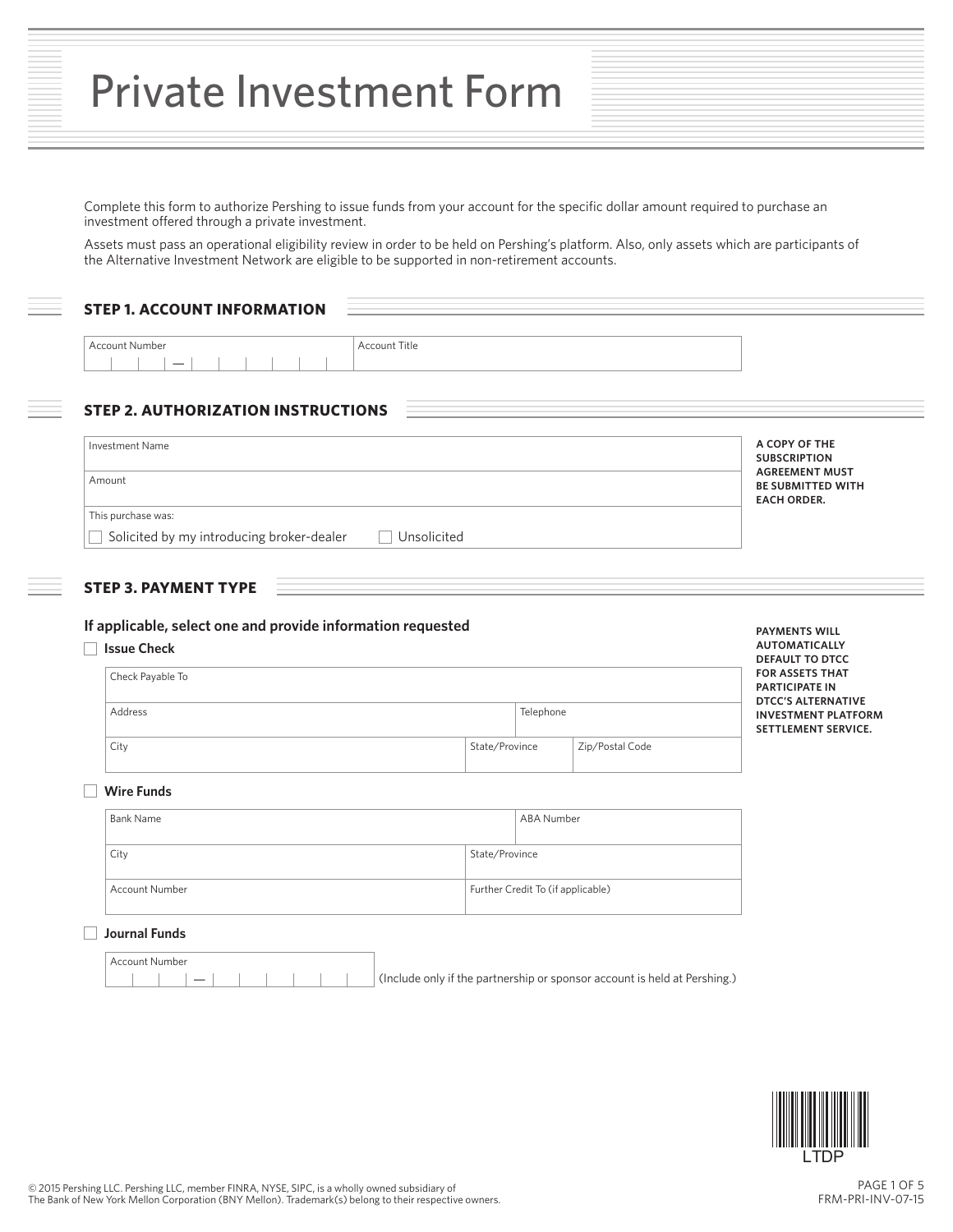#### **STEP 4. CERTIFICATION**

I have read and understand the prospectus or offering statement related to this investment ("Investment"), and I acknowledge that the Investment is based on my own review and decision, and that Pershing LLC ("Pershing"), is not acting as my offeree representative, nor does Pershing make any recommendation or representation, expressed or implied, concerning the investments thereof.

I have verified with the issuer that escrow requirements if any, have been met and understand that in the event Pershing fails to receive proof of ownership from the issuer within thirty (30) days from the date Pershing delivers the funds for purchase, the position may be removed from my account.

I understand that private investments or other subscription investments held in this account may be excluded from protection under the Securities Investor Protection Corporation (SIPC), or any excess SIPC policy. I agree to pay the special product and administrative fees associated with this investment that may exist from time to time, as Pershing may impose. I understand that it is my responsibility to meet installment payments and capital calls issued by the General Partner(s) or Managing Member(s) as required, or risk the loss of my entire investment. In consideration of the foregoing, I agree to indemnify and hold harmless Pershing and any person controlling or under common control with it from and against any cost, liability, or expense arising out of or connected with the Investment.

My request to purchase the Investment for my account is made entirely on my own initiative and the decision to purchase the Investment is solely my own. Unless indicated in Section I of this form, Account Information, the purchase of this Investment was not directly or indirectly solicited, nor was any recommendation made by the firm that introduced my account to Pershing, or any of its affiliates (the "Introducing Firm"), or any of the agents or employees of any of them.

I have made such determinations and analysis as I, in my sole judgment, have considered necessary concerning the suitability of the Investment (for instance, returns, liquidity, etc.). To the extent that I have, in my sole judgment, considered it necessary or advisable, I have consulted third parties other than Pershing and my Introducing Firm (or any of the agents or employees of any of them) regarding this transaction. I hereby represent and warrant to you that the Investment is suitable for my account.

I understand that the Investment may generate federal or state unrelated business taxable income ("UBTI") and be liable for the payment of federal and state Unrelated Business Income Tax ("UBIT"). I understand that Pershing files IRS Form 990-T (and corresponding state tax returns, when required) reporting annual UBTI and UBIT. I authorize Pershing to employ commercially reasonable procedures to calculate the tax due and penalties and interest thereon, if any, pay the total amount of tax, penalties and interest from my account, and file IRS Form 990-T and any state tax return on behalf of my account. Pershing will make a reasonable effort to file tax returns by their original due date provided all required information is timely received prior to such due date. If it is not timely received, Pershing will generally apply to the IRS (and other taxing authorities) for an extension(s) of time to file, but Pershing will not pay any tax due when applying for an extension(s) of the time to file which may result in penalties and/or interest charges which I acknowledge and agree I am responsible for. Pershing has the right to determine the correctness of penalties and interest assessed by the IRS without contacting account owners to charge accounts for such costs and pay them in full.

I agree to cooperate with Pershing (and/or my Introducing Firm) to provide all information necessary to calculate UBIT annually and any penalties and interest due. As part of this obligation, I agree to cause my tax advisor or tax return preparer, and the General Partner or Managing Member of any investment or their delegates, to timely furnish such information to Pershing and/or my account's Introducing Firm, at my expense, and to provide written authorization to such parties to provide requested information, to enable Pershing to timely file all tax returns due with complete and accurate information. I understand that if I fail to timely communicate with such parties, or if they fail to timely provide information, Pershing may not be able to prepare and timely file complete and accurate tax returns, and Pershing and Introducing Firm shall not be responsible for such failure.

I agree to pay Pershing's fee for preparing and filing the tax returns with the IRS and any state tax authorities. I understand that if I transfer or close my account, or if there are insufficient funds in my account (immediately prior to the filing date of the tax return(s)) to pay the total amount of the tax, penalties and interest due to the IRS and/or any state, Pershing may file a tax return(s) without payment, in their sole discretion.

I further understand that filing a tax return with the IRS and/or other taxing authority without payment may subject my account toadditional penalties and/or interest assessments and lead to collection activities. In the event that the IRS (or any other taxing authority) pursues collection activities with respect to the UBTI tax, penalties and interest, I authorize Pershing to pay the total amount thereof from other funds held by Pershing in another account maintained in my name with Pershing through my Introducing Firm or to advise the IRS or other taxing authorities to collect the total amount from me. In the event I hold the Investment in a retirement account, I understand and agree that the UBTI tax penalties and interest are payable from the retirement account, and if such payments are made outside of the retirement this may result in adverse tax consequences to me. I agree that Pershing may, at any time, amend its procedures for administering the UBTI tax return filing and payment process, and I agree to cooperate, in good faith, with Pershing in its administering this process. I further agree that Pershing has the right to make all decisions regarding this process within its authority as account's Custodian that are not specifically covered by the terms of this Private Investment Form.

I understand that Pershing and/or the Introducing Firm may provide research or other information relating to securities and other investments, and may provide such information with respect to the Investment. I understand that any such research or other information is provided solely as an incident to the provision of brokerage services by Pershing and the Introducing Firm to the account and is not intended to serve as a primary basis for my investment decisions relating to my account. I hereby represent and warrant that any such research or other information already provided has not served as a primary basis for my decision to purchase the Investment. I acknowledge that Pershing's decision to effect the transaction for my account does not imply its approval of the Investment.

I understand that the Investment being purchased must be issued in the book entry form or a certificate or other acceptable document (the "Document") that is listed by the issuer of the Investment on its books and records in the name of Pershing for the benefit of my account. The Document must have a legend with any necessary restrictions on the Investment (for instance, right of first refusal, transfer or sales restrictions, etc.). I understand that Pershing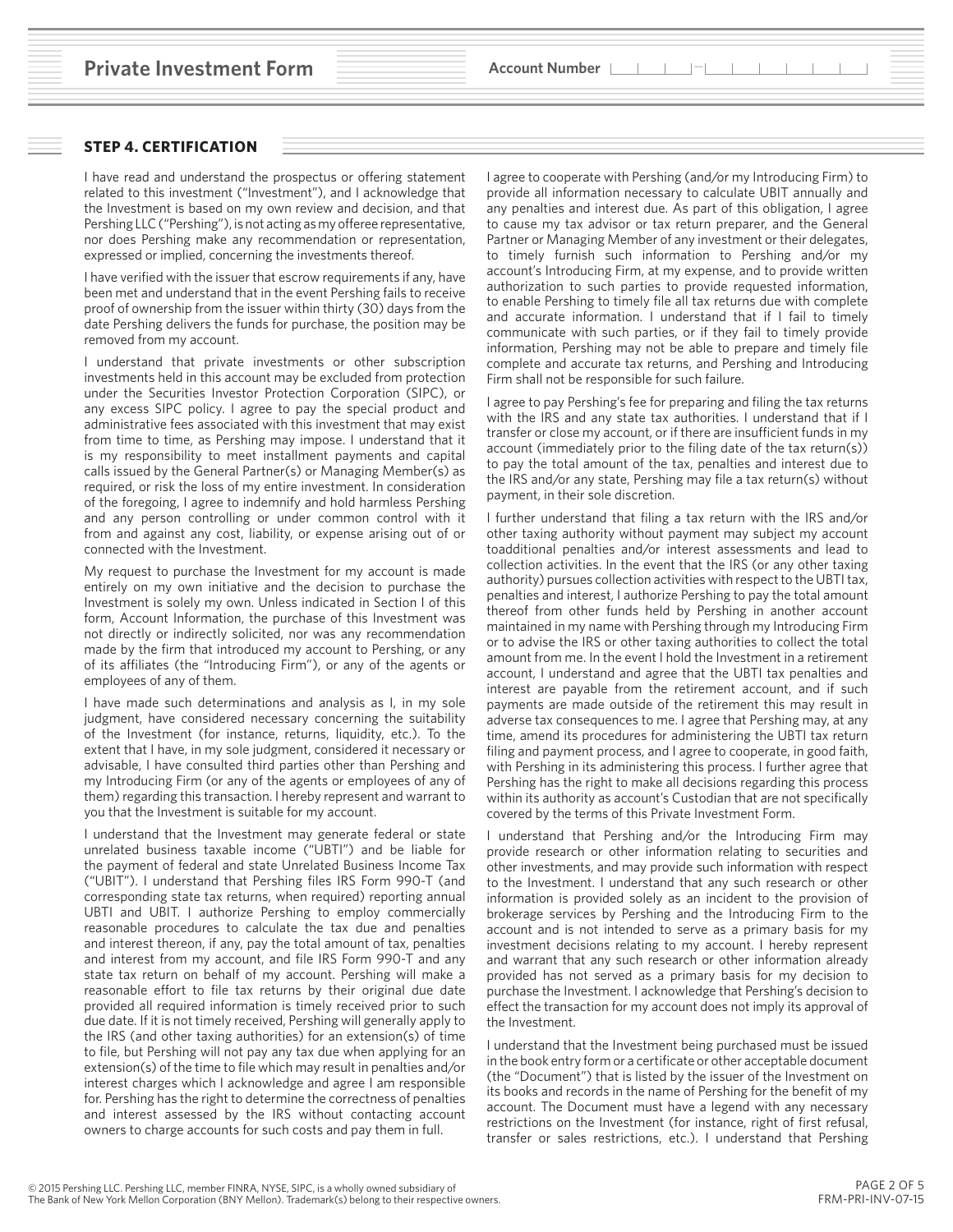does not generally hold in custody for clients' limited partnership interests, limited liability company interests, promissory notes or other privately-placed securities and that Pershing cannot assume responsibility for the safekeeping of certificates or other documents purportedly representing these private investments because there is no conventional means of replacing them if they should for any reason be lost, stolen, or destroyed. Notwithstanding the foregoing, I am requesting an exception to your general policy and your agreement to hold the Document custody for my account.

To induce you to custody the Document, I hereby acknowledge and agree that Pershing assumes no responsibility whatsoever for the validity or safekeeping of the Document or the value or ownership of the Investment. I further acknowledge and agree that Pershing has no responsibility for providing me with any information about the Investment, including, but not limited to, any conversion or exercise options for the Investment. Pershing will, however, act upon my specific instructions regarding any event (for instance, conversion or exercise) involving the Investment. Pershing shall have no liability for the choice of a valuation service nor for errors and/or omissions by such valuation service or by any Pershing employee in connection with the use of such valuation service. I further understand that, in the event that I determine that my account should sell the investment, Pershing shall have no responsibility for such sale and that I am solely responsible for

recovering any funds from the issuer of the Investment.

I hereby fully and forever agree to release and discharge Pershing, its officers, employees, subsidiaries, affiliates, and agents, and indemnify and hold harmless each of them from any and all liability or responsibility for any and all claims, losses, costs, charges, fees, expenses, penalties, damages, attorney's fees or other cost whatsoever, including any liability or responsibility caused by Pershing's negligence, in any way arising from or as a direct or indirect result of (i) the purchase of the Investment for my account, and/or (ii) to the extent permitted by law, any excise tax, penalty, imposition or assessment arising from the Investment for the violation of the prohibited transaction rules, listed transaction rules, prohibited tax shelter transaction rules or other similar rules enacted into the Code or promulgated by the IRS at any time after the execution of this Private Investment Form.

I understand that although the investment may meet Pershing's eligibility requirements at the time of purchase if the product becomes ineligible at later date Pershing may require the removal of the asset.

Completion of this transaction is subject to the administrative and operational requirements for an account custodied at Pershing. Execution of this document by a Pershing authorized signatory does not imply approval by Pershing of this investment.

## **STEP 5. RETIREMENT ACCOUNT CERTIFICATIONS**

I have verified with the issuer Investment Entity that escrow requirements if any, have been met and understand that in the event Pershing fails to receive proof of ownership from the issuer within thirty (30) days from the date Pershing delivers the funds for purchase, the position may be removed from my account. Any removal of the position if held in a Retirement account may be reported to the Internal Revenue Service as a distribution on Form 1099-R and to my state of residence. This Private Investment Form presumes you are a "U.S. Person" for tax purposes. If you are not a U.S. person, or if you become a non-U.S. person at any time after executing this Private Investment Form, different tax rules may apply in your situation, and you should notify Pershing of the change in circumstances within thirty (30) days of its occurence.

In the event that a reportable distribution occurs, I authorize Pershing not to withhold federal and/or state taxes from my distribution, unless it is required to withhold tax notwithstanding this authorization. I understand that penalties may be incurred under the estimated tax payment rules if timely payments of sufficient estimated taxes are not made and/or sufficient tax is not withheld from the distribution. I understand that such a transaction may disqualify my retirement account in accordance with the applicable plan document and adoption agreement.

I understand that it is my responsibility to meet installment payments and capital calls issued by the General Partner(s) or Managing Member(s) as required, or risk the loss of my entire investment. I understand that non-retirement account funds may not be used to meet installment payments or capital calls in my retirement account.

I am aware of the prohibited transaction rules and penalties under Section 4975 of the Internal Revenue Code of 1986, as amended (the "Code") and the regulations thereunder (the "Regulations"). All references to sections of the Code and the Regulations shall include changes made to such provisions of the law or Regulations and to any guidance issued by the IRS under such provisions at any time after the execution of this Private Investment Form. I acknowledge I am not a "disqualified person" as defined by Section 4975 of the Code and the Regulations. I am also aware of the listed transaction rules as defined in Section 6707A of the Code and the Regulations and the penalties for failure to disclose participation in listed transactions to the IRS and the prohibited tax shelter transaction rules and penalties as defined in Section 4965 of the Code and the Regulations. I agree that I shall not engage in any prohibited transaction, listed transaction and/or prohibited tax shelter transaction with respect to the Investment held in my retirement account. If Pershing determines a violation as described in this paragraph has occured with respect to my retirement account, I authorize Pershing to resign as custodian of the account or to cease to be servicing agent for any third party retirement account custodian or trustee on prior notice to me. I authorize Pershing to take any required steps to remove the Investment from my account.

My request to purchase the Investment for my retirement account is made entirely on my own initiative and the decision to purchase the Investment is solely my own. Unless indicated in Section I of this form, Account Information, the purchase of this Investment was not directly or indirectly solicited, nor was any recommendation made by the firm that introduced my retirement account to Pershing, or any of its affiliates (the "Introducing Firm"), or any of the agents or employees of any of them.

I have made such determinations and analysis as I, in my sole judgment, have considered the suitability of the Investment (for instance, returns, liquidity, etc.). I have consulted third parties other than Pershing and the Introducing Firm (or any of the agents or employees of any of them) regarding this transaction. I hereby represent and warrant to you that the Investment is suitable for my retirement account and it will not (i) give rise to a prohibited transaction that is subject to the excise tax provisions of Section 4975 of the Code and the Regulations thereunder, (ii)constitute a listed transaction as defined by section 6707A of the Code and the Regulations thereunder, (iii) give rise to the excise tax provisions of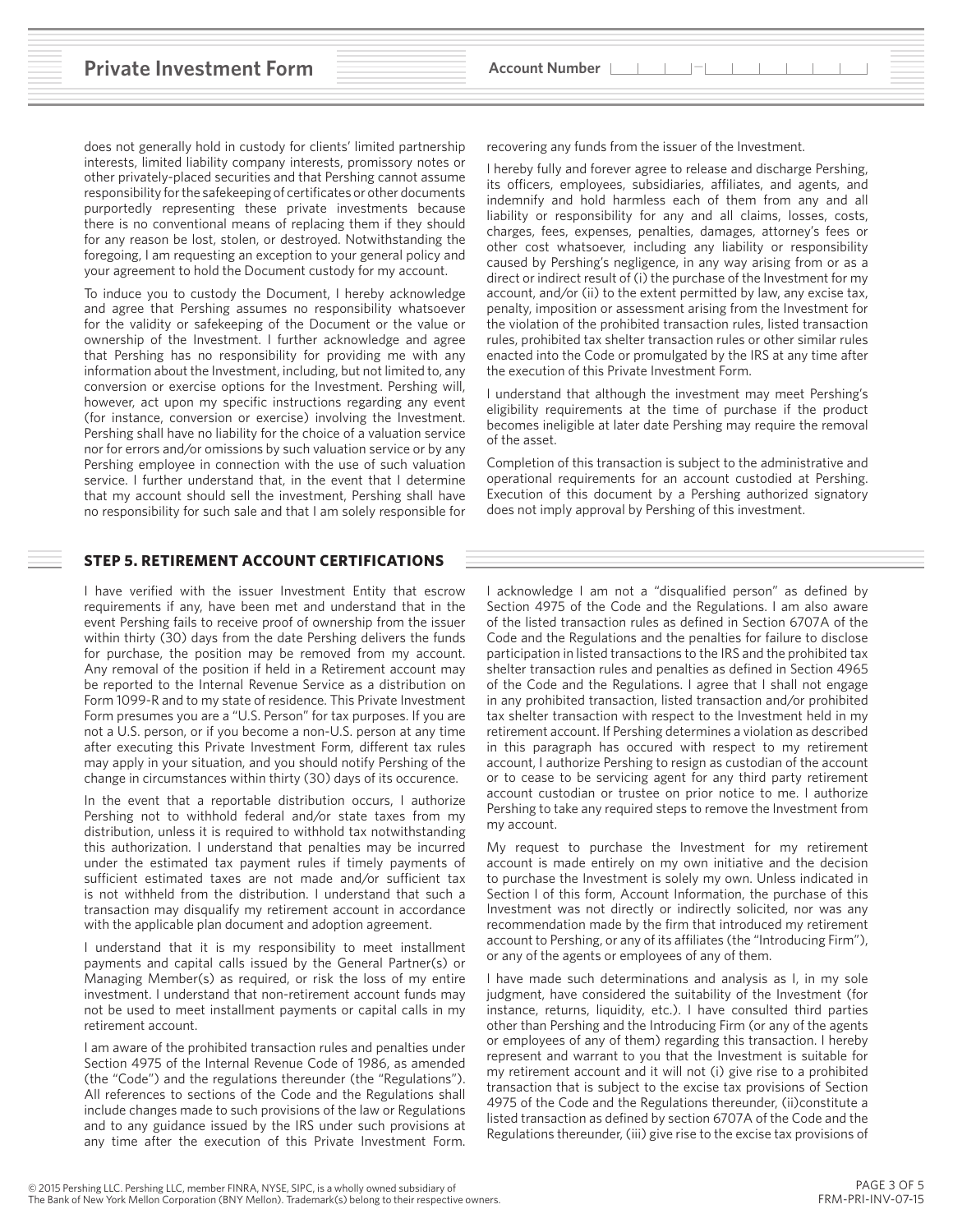Section 4965 of the Code and the Regulations thereunder, or (iv) constitute a transaction under any other similar rules enacted into the Code or promulgated by the IRS at any time after execution of this Private Investment Form.

I understand that the Investment may generate unrelated business taxable income ("UBTI") and be laible for federal and state Unrelated Business Income Tax (UBIT) , and that retirement accounts (including, but not limited to, Traditional IRAs, Roth IRAs, SEP IRAs, SIMPLE IRAs and Coverdell Education Savings Accounts) are subject to tax on UBTI. I understand that Pershing files IRS Form 990-T (and corresponding state tax returns, when required) reporting annual UBTI for Traditional IRAs, Roth IRAs, SEP IRAs, SIMPLE IRAs and Coverdell Education Savings Accounts. I authorize Pershing to employ commercially reasonable procedures to calculate the tax due and penalties and interest thereon, if any, pay the total amount of tax, penalties and interest from my retirement account, and file IRS Form 990-T and any state tax return on behalf of my retirement account. Pershing will make a reasonable effort to file tax returns by their original due date provided all required information is timely received prior to such due date. If it is not timely received, Pershing will generally apply to the IRS for an extension(s) of time to file, but Pershing will not pay any tax due when applying for an extension(s) of the time to file, and will not pay any estimated tax for any retirement account at any time. Pershing has the right to determine the correctness of penalties and interest assessed by the IRS (or other taxing authorities) without contacting retirement account owners and to charge retirement accounts for such costs.

I agree to cooperate with Pershing (and/or my retirement account custodian or trustee) to provide all information necessary to calculate the UBTI tax annually and any penalties and interest due. As part of this obligation, I agree to cause my tax advisor or tax return preparer, and the General Partner or Managing Member of any investment or their delegates, to timely furnish such information to Pershing and/or my retirement account custodian, at my expense, and to provide written authorization to such parties to provide requested information, to enable Pershing to timely file all tax returns due with complete and accurate information. I understand that if I fail to timely communicate with such parties, or if they fail to timely provide information, Pershing may not be able to prepare and timely file complete and accurate tax returns, and Pershing and the custodian shall not be responsible for such failure. Pershing may, but shall not be obligated to, contact me or any other party identified in this paragraph for information required to compete and timely file all tax returns.

I understand that Pershing will draw funds from the same type of retirement account within the same introducing firm that is maintained in my name on Pershing's platform only if it is the same type of retirement account for which the IRS or other taxing authority is pursuing collection or refer the taxing authority(s) to me for collection, at Pershing's (or the account custodian's or trustee's) election. Notwithstanding the foregoing, I agree to make reasonable efforts keep adequate cash funds in my retirement account to pay all amounts due to (i) the IRS or other taxing authorities and Pershing and (ii) make required minimum distributions that must be made from my retirement account, if any.

I understand that Pershing and/or the Introducing Firm may provide research or other information relating to securities and other investments, and may provide such information with respect to the Investment. I understand that any such research or other information is provided solely as an incident to the provision of brokerage services by Pershing and the Introducing Firm to the retirement account and is not intended to serve as a primary basis for my investment decisions relating to my retirement account. I hereby represent and warrant that any such research or other information already provided has not served as a primary basis for my decision to purchase the Investment. I acknowledge that Pershing's decision to effect the transaction does not imply its approval of the Investment.

I further acknowledge and agree that I am solely responsible for arranging to have the issuer of the Investment supply Pershing in writing on or before January 15 of each year with a fair market value of the Investment as of the prior December 31. In the event that the issuer fails to provide Pershing with this information on or before January 15, Pershing will price the Investment only to the extent that prices are readily available through the use of a valuation service selected by Pershing in its sole discretion and, in the event that prices for the Investment are not readily available, I hereby instruct Pershing to value the Investment at the original purchase price for reporting purposes.

I hereby fully and forever agree to release and discharge Pershing, its officers, employees, subsidiaries, affiliates, and agents, and indemnify and hold harmless each of them from any and all liability or responsibility for any and all claims, losses, costs, charges, fees, expenses, penalties, damages, attorney's fees or other cost whatsoever, including any liability or responsibility caused by Pershing's negligence, in any way arising from or as a direct or indirect result of (i) the purchase of the Investment for my retirement account, (ii) various custodians acting as a custodian for the Investment in my retirement account and/or (iii) to the extent permitted by law, any excise tax, penalty, imposition or assessment arising from the Investment for the violation of the prohibited transaction rules, listed transaction rules, prohibited tax shelter transaction rules or other similar rules enacted into the Code or promulgated by the IRS at any time after the execution of this Private Investment Form.